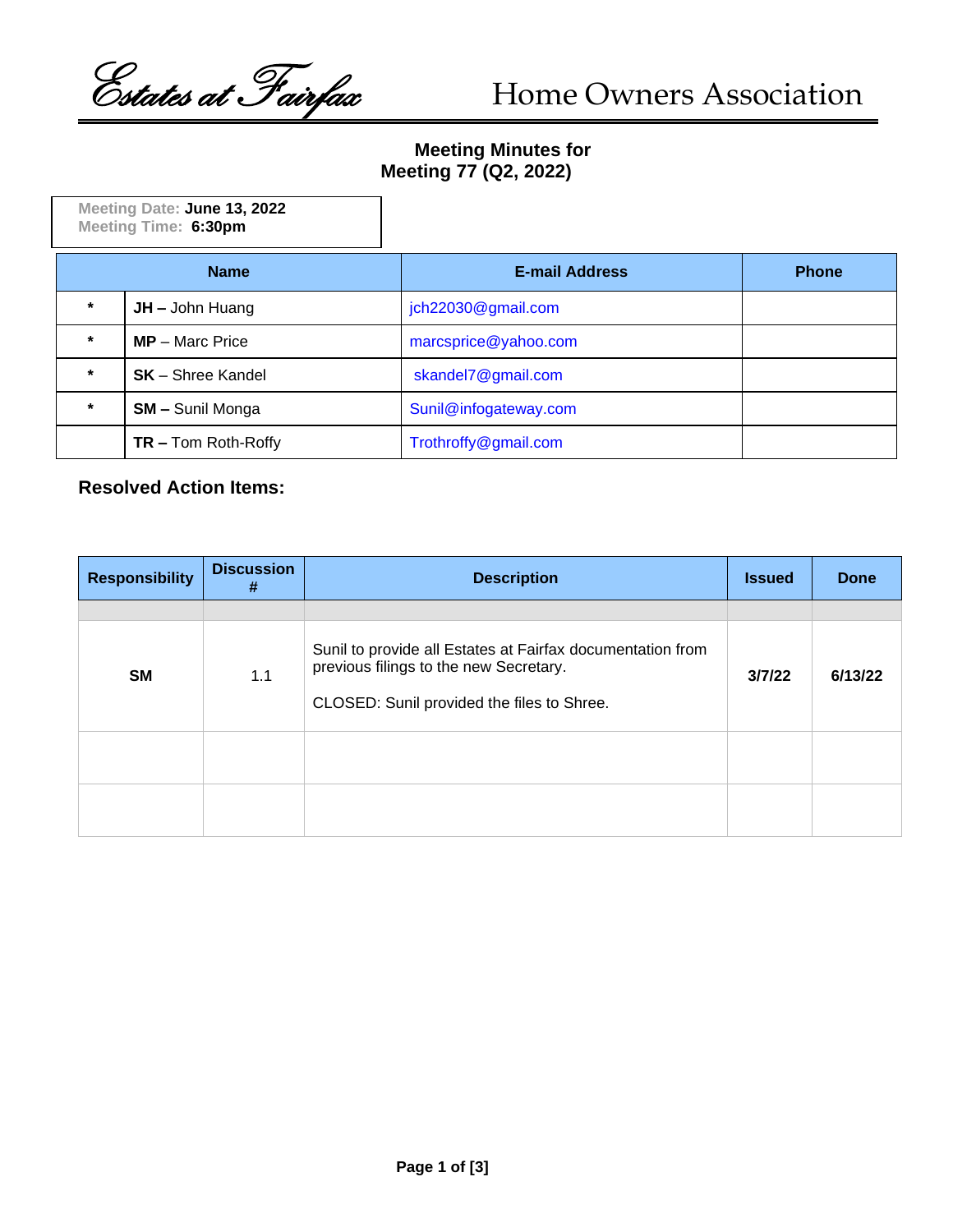Costates at Fairfax Home Owners Association

**Open Action Items:**

| <b>Responsibility</b> | <b>Discussion</b><br># | <b>Description</b>                                                                                                                                                                                                                                                                                                                                                                                                                                                   | <b>Issued</b> | <b>Due</b> |
|-----------------------|------------------------|----------------------------------------------------------------------------------------------------------------------------------------------------------------------------------------------------------------------------------------------------------------------------------------------------------------------------------------------------------------------------------------------------------------------------------------------------------------------|---------------|------------|
|                       |                        |                                                                                                                                                                                                                                                                                                                                                                                                                                                                      |               |            |
| <b>ALL</b>            | 2.1                    | Revisit discussions on community sign. We are financially<br>able to move forward with this initiative if desired as a one-<br>year or two-year budget plan with existing funding.<br>UPDATE: On hold. Plans for a community sign have been<br>put on hold until there is further clarity with updates to Route<br>29 widening and the impact on common ground and<br>soundproofing.<br>UPDATE: Fairfax County has a plan to do a retaining wall<br>on their website | 6/7/21        | 12/31/22   |
| <b>ALL</b>            | 2.2                    | Discuss Spring clean-up and ARB findings. If approved the<br>HOA Board will ask SFMC to issue letters for violations.<br>Some items may be communicated to all homeowners via<br>newsletter or email.<br>UPDATE: All board members review ARB issue and send<br>comments to President within a week.                                                                                                                                                                 | 6/13/22       | 6/13/22    |
| <b>ALL</b>            | 2.3                    | Discuss planning for the annual homeowners meeting. As<br>agreed in Q1, pending approval notify SFMC to schedule a<br>virtual meeting for all homeowners in September.<br>UPDATE: Tentative date for the homeowner's meeting is<br>Tuesday, September 27                                                                                                                                                                                                             | 6/13/22       | 6/13/22    |